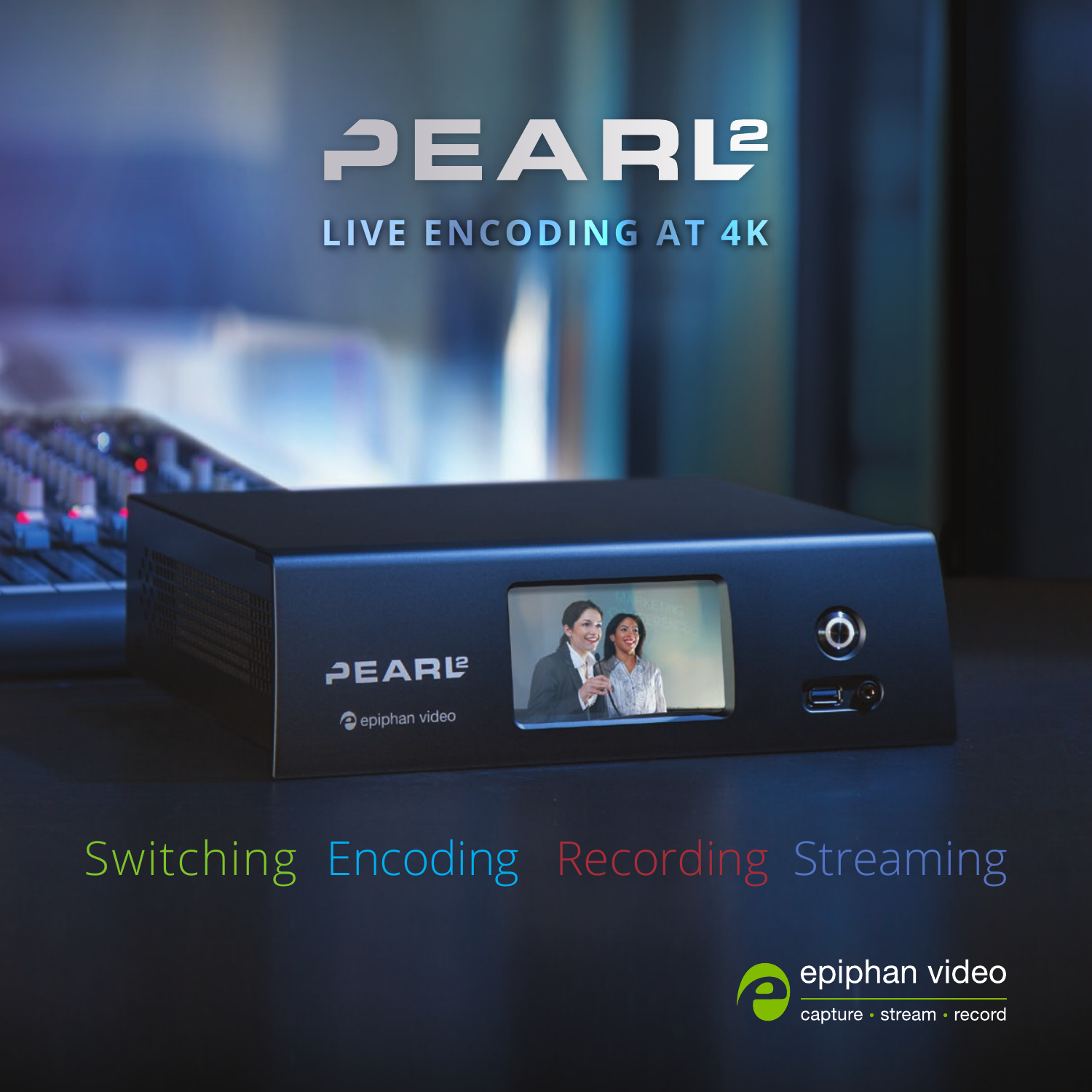Reliable, simple live streaming with Pearl-2's integrated live video production workflow. Manage your streaming, recording and live switching in one place with this easy to use video production system.



**Capture** 6 video sources

#### **Output** multiple streams

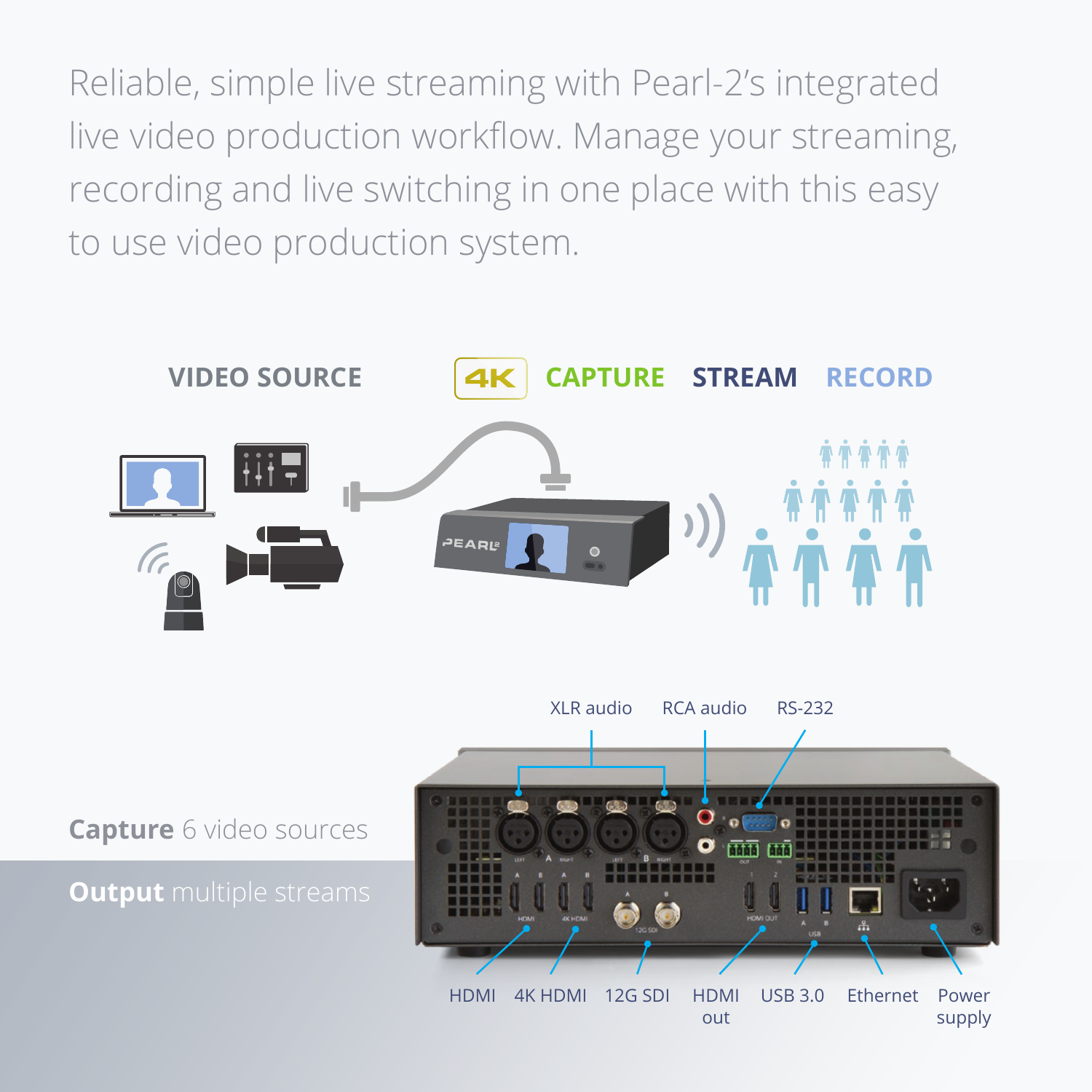

#### **Stunning 4K video**

Harness the power of Pearl-2's 6<sup>th</sup> generation Intel processor to capture stunning 4K video at 30 fps. Use Pearl-2's default hardware-accelerated H.264 encoding for maximum compatibility and performance or choose MPEG-4 or M-JPEG codecs.



#### **Pro audio support**

Capture embedded HDMI and SDI audio or use the XLR/RCA ports for professional level audio from mixing consoles and sound equipment. Built-in attenuation and gain adjustment mean you get perfect sound fidelity.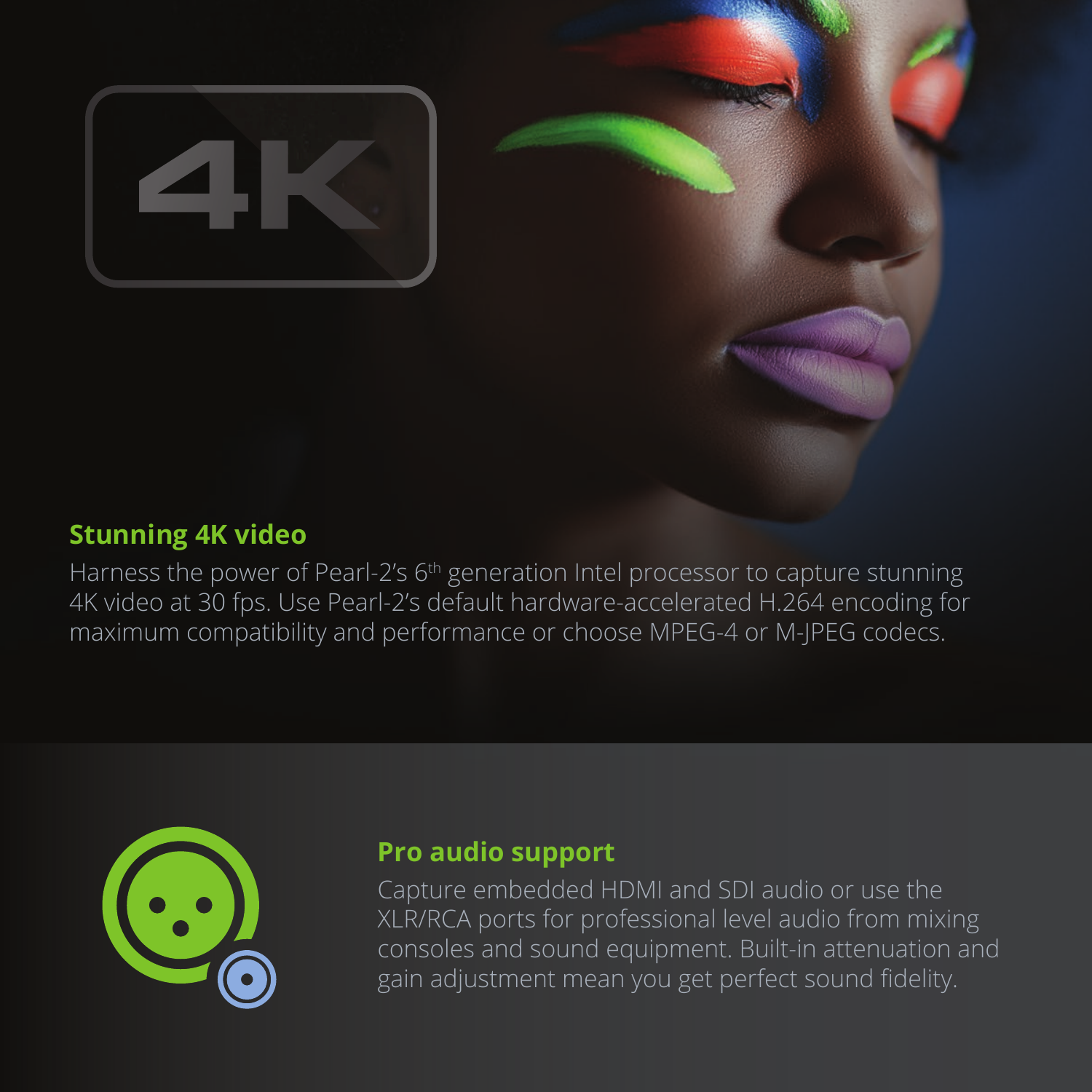

Simple to use monitoring and live switching between sources or layouts using Epiphan Live, a control interface designed for ease of use with touch screen devices.

# **Plug and play, or tweak to perfection**

Let Pearl-2 set everything for you automatically, or use the web-based Admin panel to configure bitrate, frame size, layouts and more!





# **Output video for local displays**

Show any source or program channel at front of house or on a larger confidence monitor at up to 4K using Pearl-2's HDMI output ports.

# **Keep your recordings safe**

Hold hundreds of hours of HD recordings and configure automatic file transfer to a local USB drive or network drives.

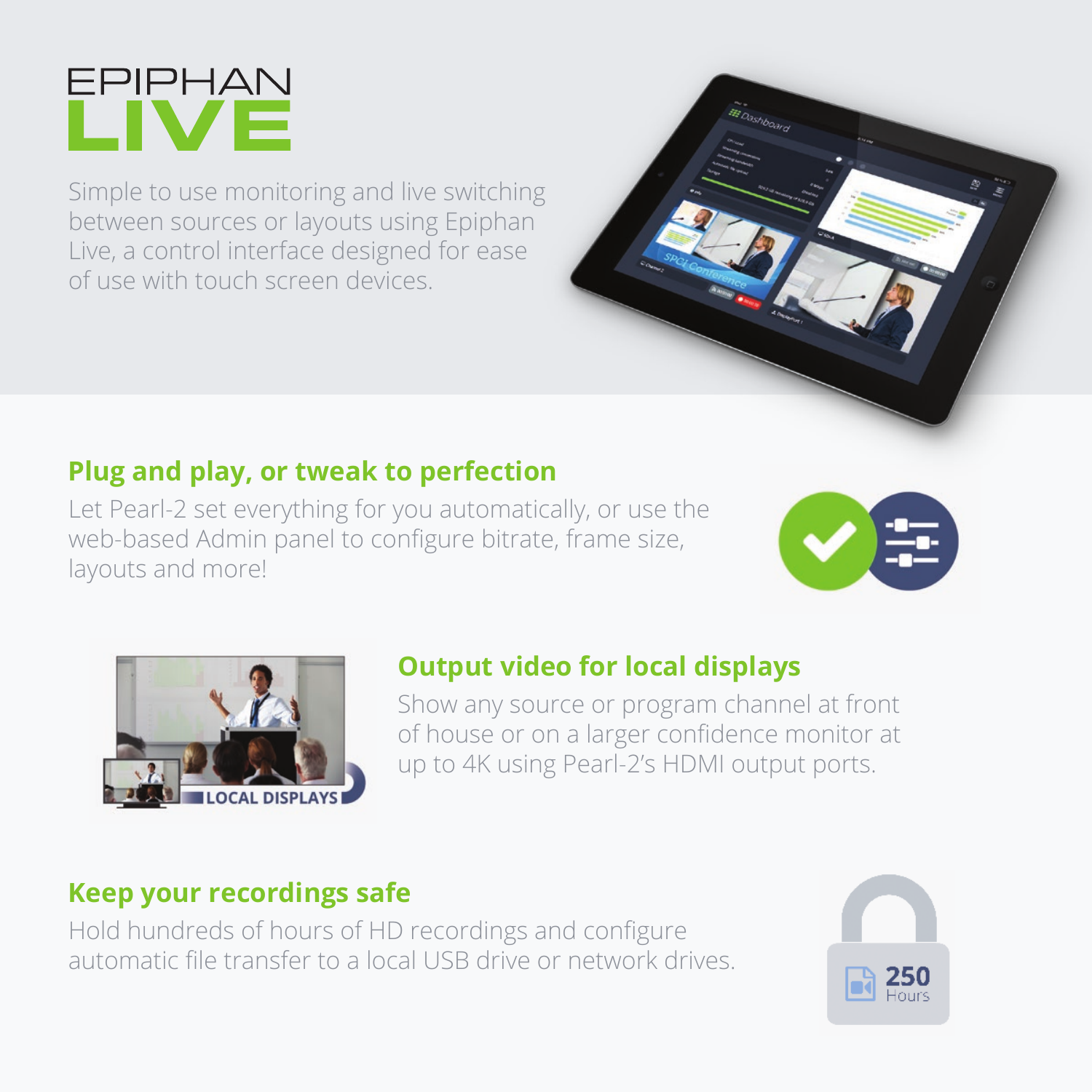

#### **Capture 6 video sources at once**

Pearl-2 works with any video source from SD to 4K! Capture 4K from HDMI or SDI sources and up to 1080p from IP cameras over RTSP.

# **Stream to viewers everywhere**

Send multiple, simultaneous streams out to CDNs or video portals. At the same time, use the built-in streaming server to stream locally to web browsers and set-top boxes.





#### **Switch video sources live**

Use the touch screen or **Epiphan Live** to preview and change live content. See changes immediately in your video stream and via Pearl-2's video output ports.

# **Create custom layouts**

Completely customizable, drag and drop layouts with cropping and image overlay support.